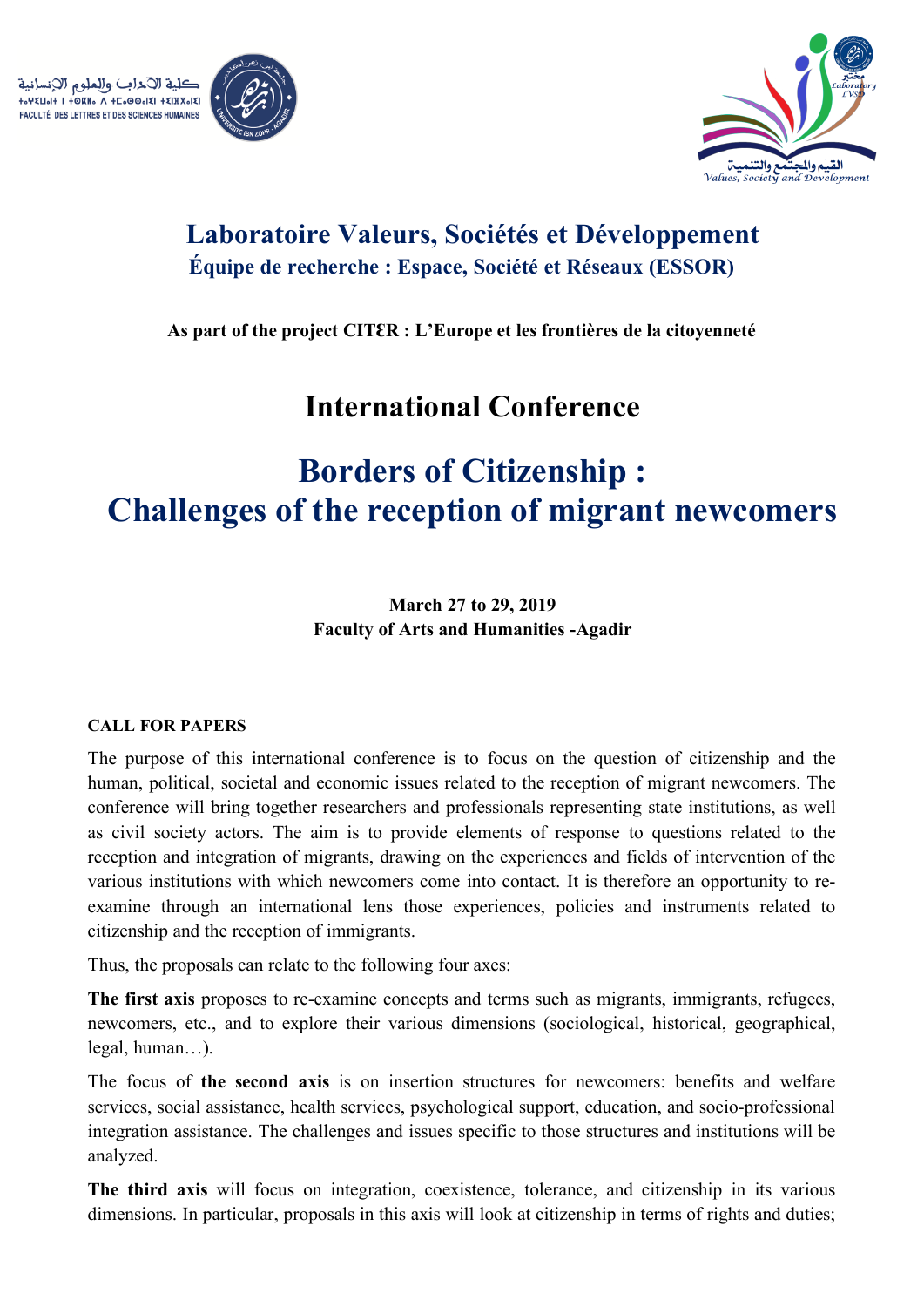of its social and participatory dimensions; of its articulation with democratic values; or as participation in a collective vision of society.

Finally, **the fourth axis** will center on public policies of reception and integration, by examining the national, local, regional, and international experiences of different countries: Morocco, France, Italy, Greece, Spain, Germany, Poland, Turkey, Algeria, Tunisia, Mauritania, Libya, Scandinavian countries... This axis will also include an examination of the experiences of civil society and of public institutions. It will present testimonies of actors present in the field, both through associative and public initiatives.

How do local communities welcome newcomers? What challenges do municipalities face? What role does the state play?

#### **These are some of the possible themes and the list is non-exhaustive.**

We welcome proposals from different disciplines (sociology, anthropology, geography, psychology, history, law, social work...), using various methodological approaches (comparative studies, case studies, theoretical analyzes...).

----------------------

#### **Proposal submission procedure**

Conference languages: French, Arabic, English

Proposals (title, 400 word abstract and brief CV) are to be sent by **3 February 2019** to the following two addresses: m.youssoufi@uiz.ac.ma, gwenola.sebaux@wanadoo.fr

- Response to applications: February 7, 2019

- Dates of the conference: 27, 28 and 29, 2019
- A publication of selected papers from the conference is planned.

*NB*: **The organizers do not cover the costs of transport and accommodation.**

**Participation fee**: lecturers and researchers: 100 euros; students: 50 euros.

#### **Coordinators**

Gwénola SEBAUX, Meryem YOUSSOUFI

#### **Scientific Committee**

Rachid ACIM, FLSH Agadir. Université Ibn Zohr Othman AIT OUARSS, Université Ibn Zohr Abdaloihad ALJAHDANI, FLSH Agadir, Université Ibn Zohr Abdelkbir ATTOUF, FLSH Agadir. Université Ibn Zohr Mohamed CHAREF, FLSH Agadir. Université Ibn Zohr Habiba HAFSAOUI, Université Ibn Zohr Félicien LEMAIRE, Université d'Angers Abdelkader MOHAINE, Université Ibn Zohr Stéphanie MORANDEAU, Université de Nantes Khalid MOUNA, Faculté Moulay Ismail, Meknès Diaa NOUALI, Université Ibn Zohr Gwénola SEBAUX, Université catholique de l'Ouest, Angers